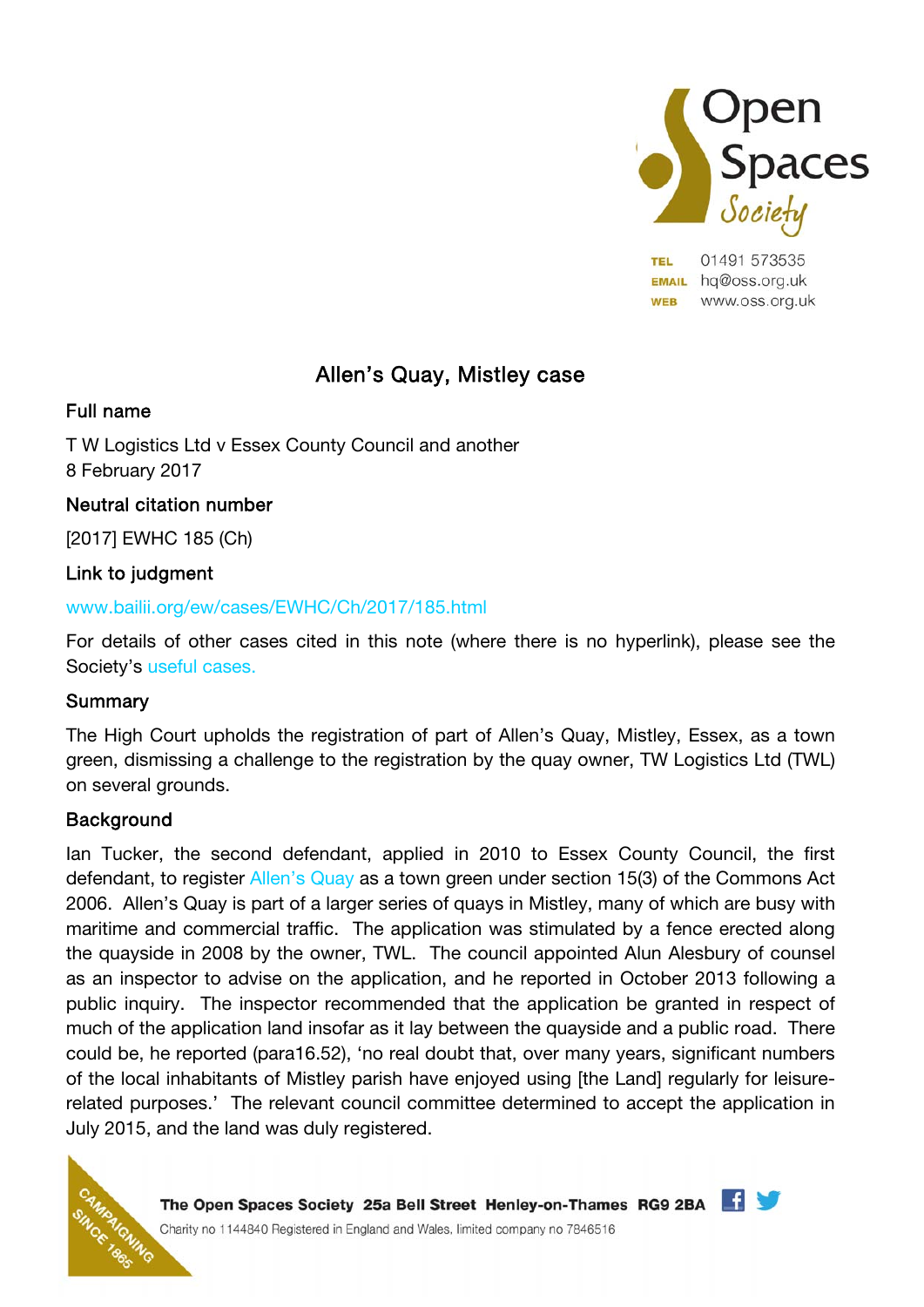TWL challenged the registration under section 14(b) of the Commons Registration Act 1965<sup>1</sup>. A challenge under section 14 enables the court to conduct a broader review of the merits of the registration than would be possible on a judicial review, and the case was therefore heard in the Chancery Division under Barling J.

## **Discussion**

The claimants challenged the council's decision to grant the application on a number of grounds, including whether the use had been 'as of right', that commercial use of the land was incompatible with use for lawful sports and pastimes and that those activities were not of the requisite quality, that the land had been used as a highway (rather than in the manner of a green), that registration was incompatible with the statutory regulation of a port, and that user had been contrary to law (being trespass on a railway line: this because the quayside rails were still in place, albeit abandoned). Essentially, TWL asked the court to revisit many aspects of the council's decision.

TWL also criticised the council for seeking to uphold its decision to register, arguing that it should take a neutral stance (presumably leaving the applicant, Mr Tucker, to defend the registration). The judge said, without hearing full argument, that he was 'inclined to the view' that the council's quasi-judicial role did not prevent it from fully defending its decision "where appropriate", but added that if the council recognised its original decision was wrong, 'it would surely not be right for it to defend it.'

#### Use not 'as of right'

The judge considered the meaning of use 'as of right' (ie without force, permission or stealth), and reviewed the authorities, concluding with *Winterburn v Bennett*, which found that use is contentious (and therefore 'forceful'): 'where the owner has made his position entirely clear through the erection of clearly visible signs'. And he observed (para 62) that, although the House of Lords judgment in the Beresford case (R (Beresford) v Sunderland City Council) was overruled by the Supreme Court, it remains good law on the concept and test of implied permission.

The judge then considered whether signs on the quay showed that use was contentious. However, many of the signs (eg 'Private Property Strictly No Admittance'), which were admitted to be prohibitory, were exhibited near the passage to the next adjacent quay, and were found to be clustered there, close to a former rising barrier, so as to make an impression on a person passing that way, rather than to suggest that they applied to the openly accessible Allen's Quay — indeed, the judge found that many visitors to Allen's Quay would never come within reading distance of the signs.

<sup>1</sup> S.14(b) of the 1965 Act is applied to the registration because of a transitional provision and saving in the commencement order for section 15 of the 2006 Act: see art.4(1)(b) of the Commons Act 2006 (Commencement No. 2, Transitional Provisions and Savings) (England) Order 2007 (SI 2007/456).





Charity no 1144840 Registered in England and Wales, limited company no 7846516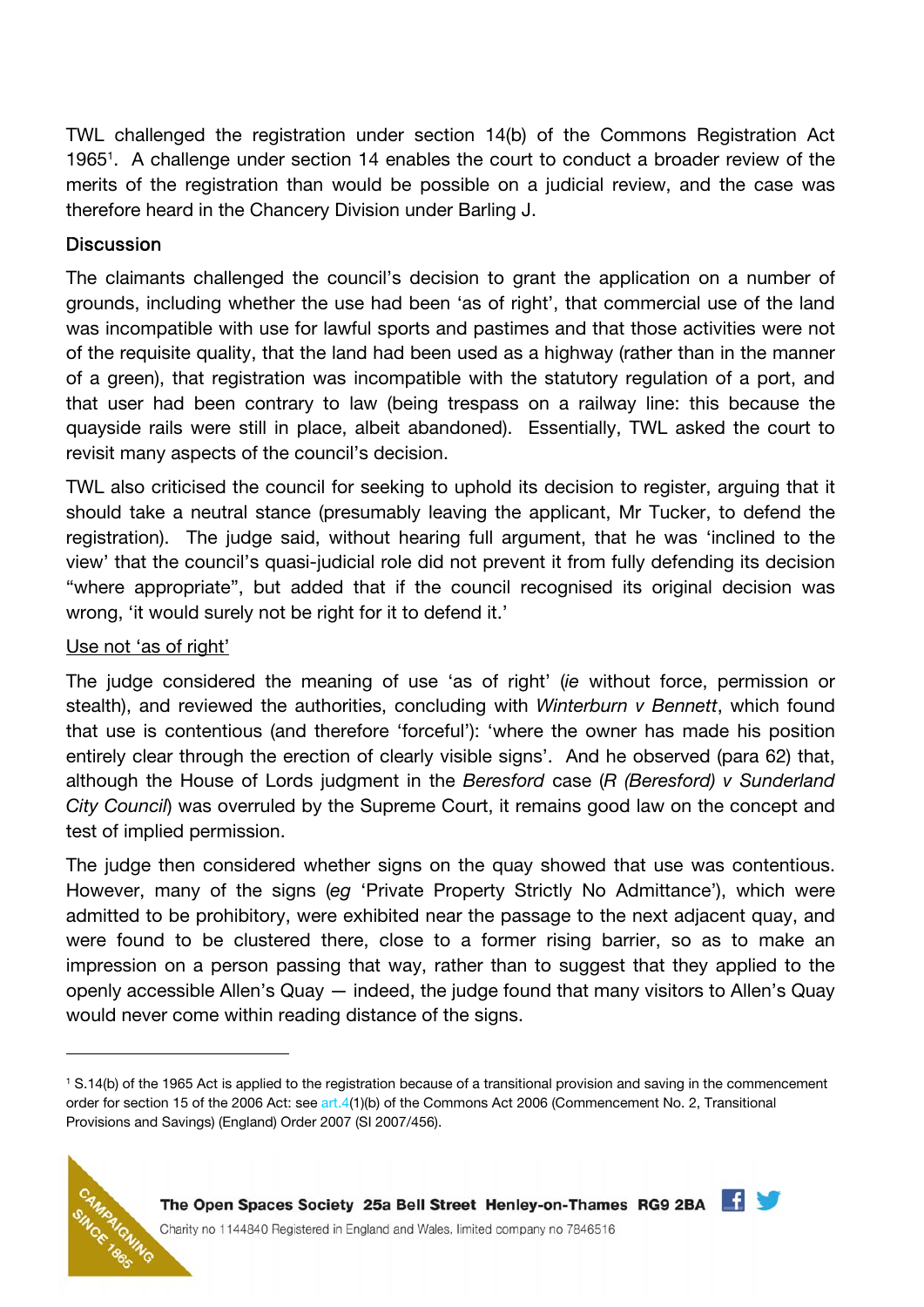Steps had been taken to discourage use of Allen's Quay for mooring yachts, but such measures had no bearing on its land-based use by the local inhabitants. The judge concluded (para101) that, 'Neither the effect of notices affecting Allen's Quay nor the conduct of the owners, whether taken together or in combination, was such as to render contentious'.

The judge also rejected submissions that TWL had impliedly granted permission for use. TWL had continued to use the quay for some commercial purposes, including parking of lorries and storage of materials, but this was said to be no more than the sort of 'give and take' to be expected between users and the owner, exemplified in the Redcar case (R (Lewis) v Redcar & Cleveland Borough Council). 'No fishing' signs said (para108): 'absolutely nothing about what other activities may or may not be permitted'. TWL's cooperation with, and support for, a swan-feeding group active on Allen's Quay amounted to a licence or permission for its endeavours (although it was admitted the group may have been unaware of the subtlety that its activities were not 'as of right'), but there was doubt about where the activity took place, it was not clear the activity was comprised in 'lawful sports and pastimes', and it was outweighed by extensive evidence of other recreational activities.

#### Incompatible commercial use

TWL said that commercial use of Allen's Quay had displaced recreational use during the 20 year period, and was incompatible with it.

Both the inspector and the judge relied on the Redcar case for assistance. The Supreme Court in that case ruled that there was and could continue to be sensible co-existence between the golf played by licensees of the owner, and the recreational activities of the local inhabitants, but did not explore in what circumstances two potentially conflicting uses might not be able to co-exist at all. The judge thought that such circumstances would manifest where either the recreational users withdrew to times or places where there was less interference, or the owner would contest the recreational use long before the 20-year period expired. Summarising the Supreme Court's conclusions in the Redcar case, the judge said he discerned two schools of thought: '1. The owner may continue to use the land as before, provided he does not "interfere" with the right of the recreationers (sic) to indulge in any activity which constitutes "lawful sports and pastimes". 2. The recreationers do not obtain the right to use the land inconsistently with such use of the land as the owner himself has historically been, and wishes to continue, making.' He thought the preponderance of opinion came down in favour of the second, where the owner's rights appear to prevail.

The judge had reviewed the witness evidence of commercial activity on Allen's Quay, and was confident that witnesses for both parties were not far apart: there were long periods when little activity took place, some spells with more sustained activity (eg when a boat was unloading), but rarely if ever any occasion when the activity might be sufficient to discourage



The Open Spaces Society 25a Bell Street Henley-on-Thames RG9 2BA Charity no 1144840 Registered in England and Wales, limited company no 7846516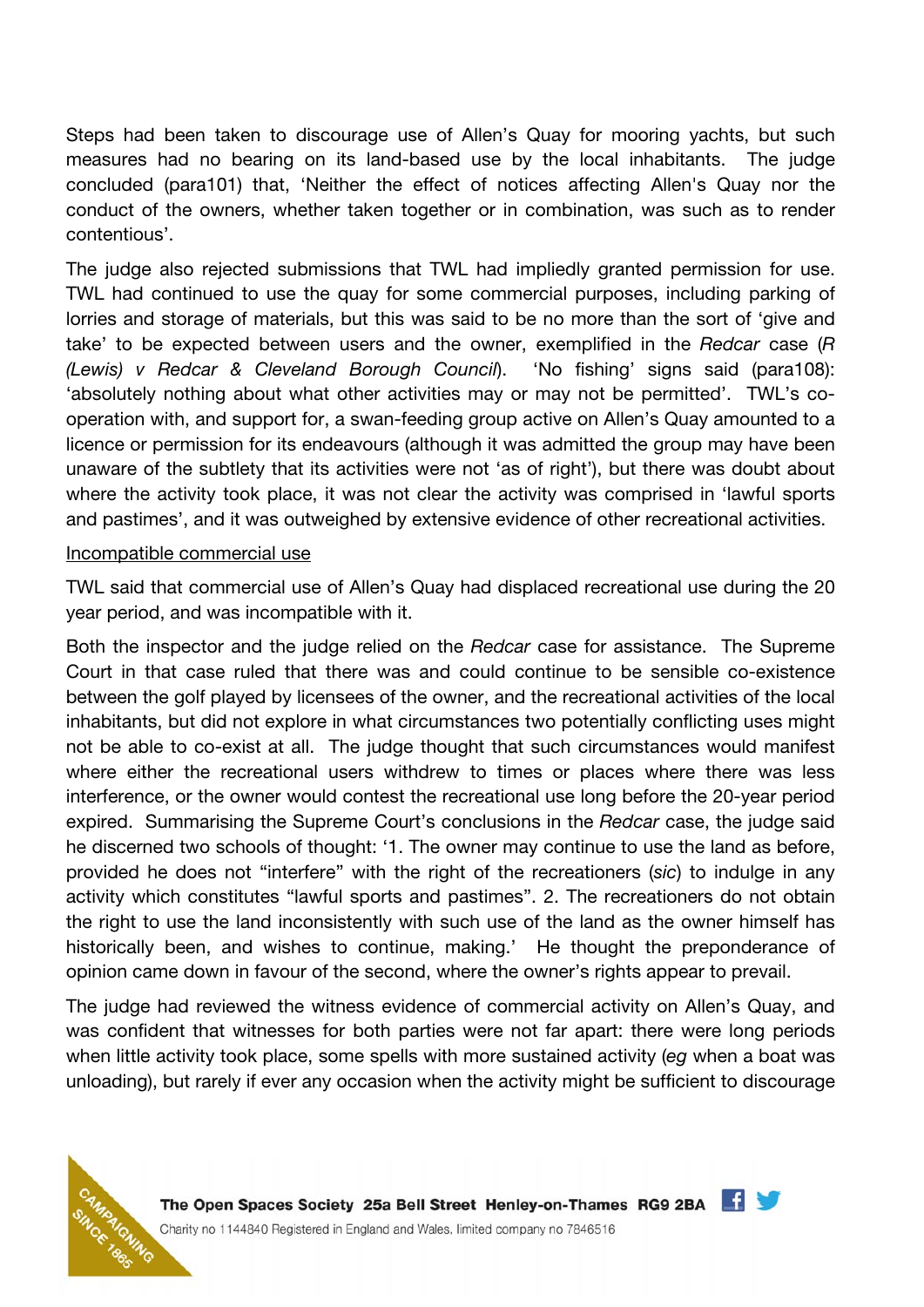recreational use. He concluded that there was no incompatibility: instead, there was (para160), 'sensible and sustained co-existence between the two groups of users.'

#### Criminal offences following registration

TWL explored novel territory by arguing that, once registered as a green, commercial use would be contrary to the Victorian statutes which protect greens<sup>2</sup>, driving on it would be illegal under section 34 of the Road Traffic Act 1988, and compliance with health and safety obligations arising on commercial premises were incompatible with the public's rights. TWL conceded that criminality under section 34 of the 1988 Act, which creates an offence of driving on land (other than a road) without lawful authority, could arise only if driving also offended under the Victorian statutes (so that TWL would be unable to confer lawful authority).

The judge declined to hold that Allen's Quay could not be registered because of the potential illegality of TWL's commercial activities post-registration, distinguishing the judgment of the Supreme Court in the West Beach case (R (Newhaven Port & Properties Limited) v East Sussex CC) as self-avowedly confined to circumstances of statutory incompatibility (TWL is not a statutory port operator). He therefore did not have to consider whether TWL's future operations would attract criminal liability, but did so, and drew support (para181) from the judgment of Lord Hoffmann in the Trap Grounds case (Oxfordshire County Council v Oxford City Council), who observed in that case that, 'I do not agree that the low-level agricultural activities [such as taking a hay crop] must be regarded as having been inconsistent with use for sports and pastimes for the purposes of [registration] if in practice they were not.' The judge thought that there was little reason to distinguish TWL's commercial use from the 'low-level agricultural activities' in Trap Grounds, and makes a detailed comparison (para182). He continued:

'a prosecution under either s12 or s29 of the Victorian statutes<sup>2</sup> brought against TWL, its successor in title, or licensee would in my view be unlikely to succeed where the activity complained of was not materially different in kind or intensity from that which has been carried out by TWL and its predecessors and licensees in the qualifying period. Such an activity would be unlikely, for example, to represent an act "to the interruption of the use and enjoyment [of the TVG] as a place for exercise and recreation" within the meaning of s12, given that on the evidence it has not had that effect during the qualifying period.'

As to the offence under the Victorian Acts<sup>3</sup>, viz: 'wilfully lay any manure, soil, ashes, or rubbish, or other matter or thing thereon, or do any other act whatsoever to the injury of such town or village green or land, or to the interruption of the use or enjoyment thereof as a place for exercise and recreation', the judge found (para184) that: 'In the light of the



<sup>&</sup>lt;sup>2</sup> S.12 of the Inclosure Act 1857 and s.29 of the Commons Act 1876.

<sup>3</sup> S.12 of the 1857 Act.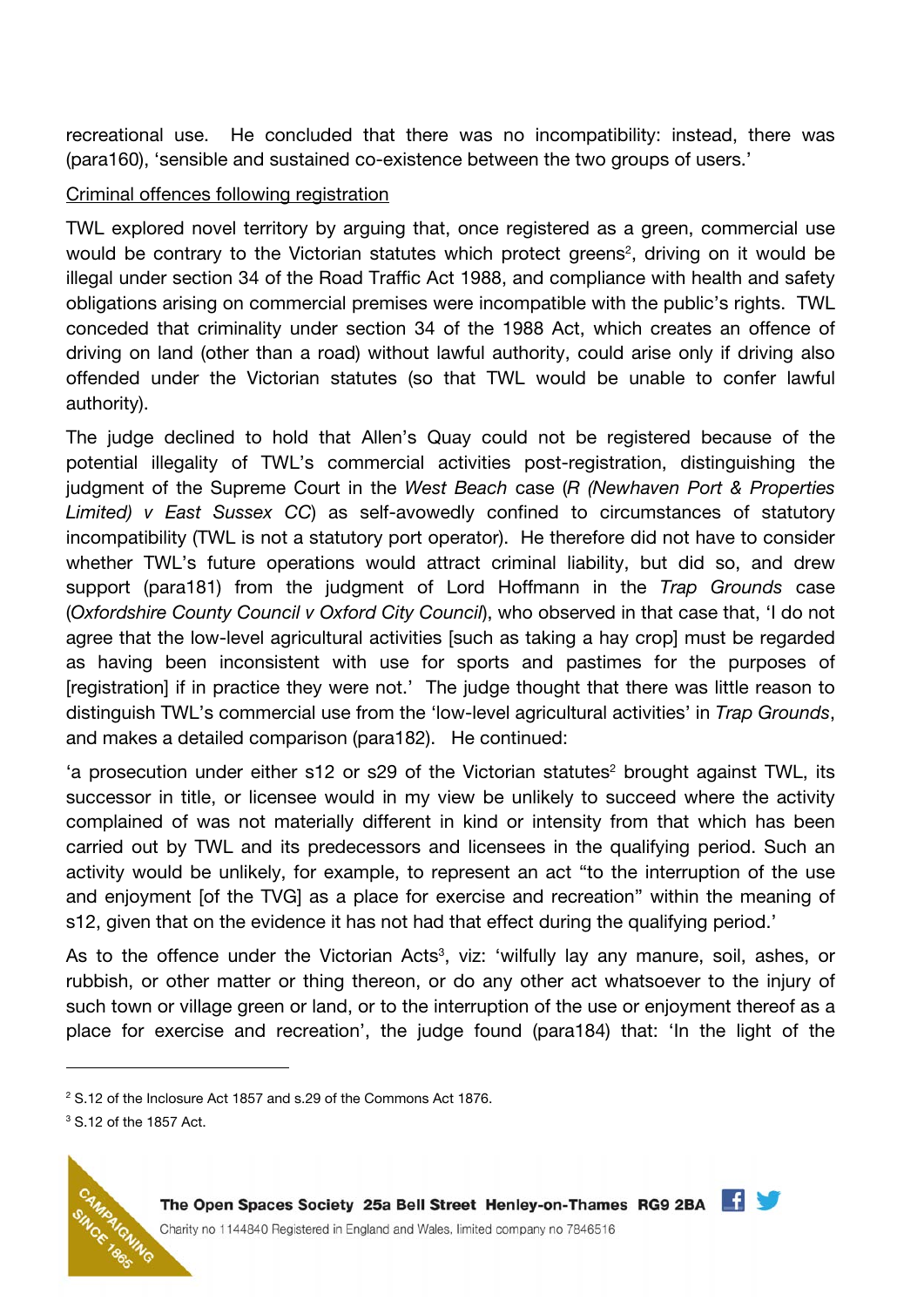eiusdem generis<sup>4</sup> rule, the related references in the statute to "manure, soil, ashes, or rubbish" and "or do any other act whatsoever to the injury of [the TVG], or to the interruption of the use or enjoyment" etc, very arguably condition and limit the nature of "any other matter or thing".' Finally, he found (para185), as regards the offence<sup>5</sup>, viz: 'occupation of the soil thereof which is made otherwise than with a view to the better enjoyment [of the green]', that 'the reference to "occupation" connotes something more than a temporary use'. It was therefore not necessary to consider the point about s34 of the 1988 Act.

## Incompatible with statutory regulation of port

TWL argued that registration would put it in an impossible position in reconciling public rights with statutory obligations to ensure health and safety, particularly in the context of a quay. But this argument failed for the same reason as the previous, in that, in practice, TWL had successfully reconciled the competing demands during the 20-year period, and there had been no threat of prosecution by the Health and Safety Executive (HSE). As to the fence which had already been erected near the quayside following representations by the HSE, pragmatically the judge thought this could be replaced by a compromise low-level railing through which people could climb, but which would still protect unwary members of the public.

### Use not of requisite quality

TWL questioned whether much of the activity comprised in lawful sports and pastimes was no more than recreational walking which might establish a public footpath (rather than a green). But the judge found that criticism of the inspector's analysis on this aspect was unjustified — indeed, the inspector had recommended the exclusion of certain areas of the application land on precisely such grounds. The recreational activity was not merely incidental to use of a right of way  $-$  it was the reason people went to the quay: 'it is clear that the Land with its proximity to, and views of, and across the water, constituted the main attraction for inhabitants who visited it. The picture painted by the evidence is not one of walkers stopping or diverting to take in a pretty or interesting view as they walked a linear route or circuit, but one of people using the access roads with the aim of getting to, lingering on, and enjoying the amenity of the Land.'

#### Use illegal trespass on railway

TWL argued that it was an offence to trespass on railway lines servicing Allen's Quay embedded in the quayside, under s55 of the British Transport Commission Act 1949, and that use which was criminal under s55 could not amount to 'lawful' sports and pastimes.

<sup>&</sup>lt;sup>4</sup> A rule of construction which provides that where a list of things within an identifiable class is concluded with general words of embrace, those general words are taken to extend only to other things of the same class. 5 S.29 of the 1876 Act.





Charity no 1144840 Registered in England and Wales, limited company no 7846516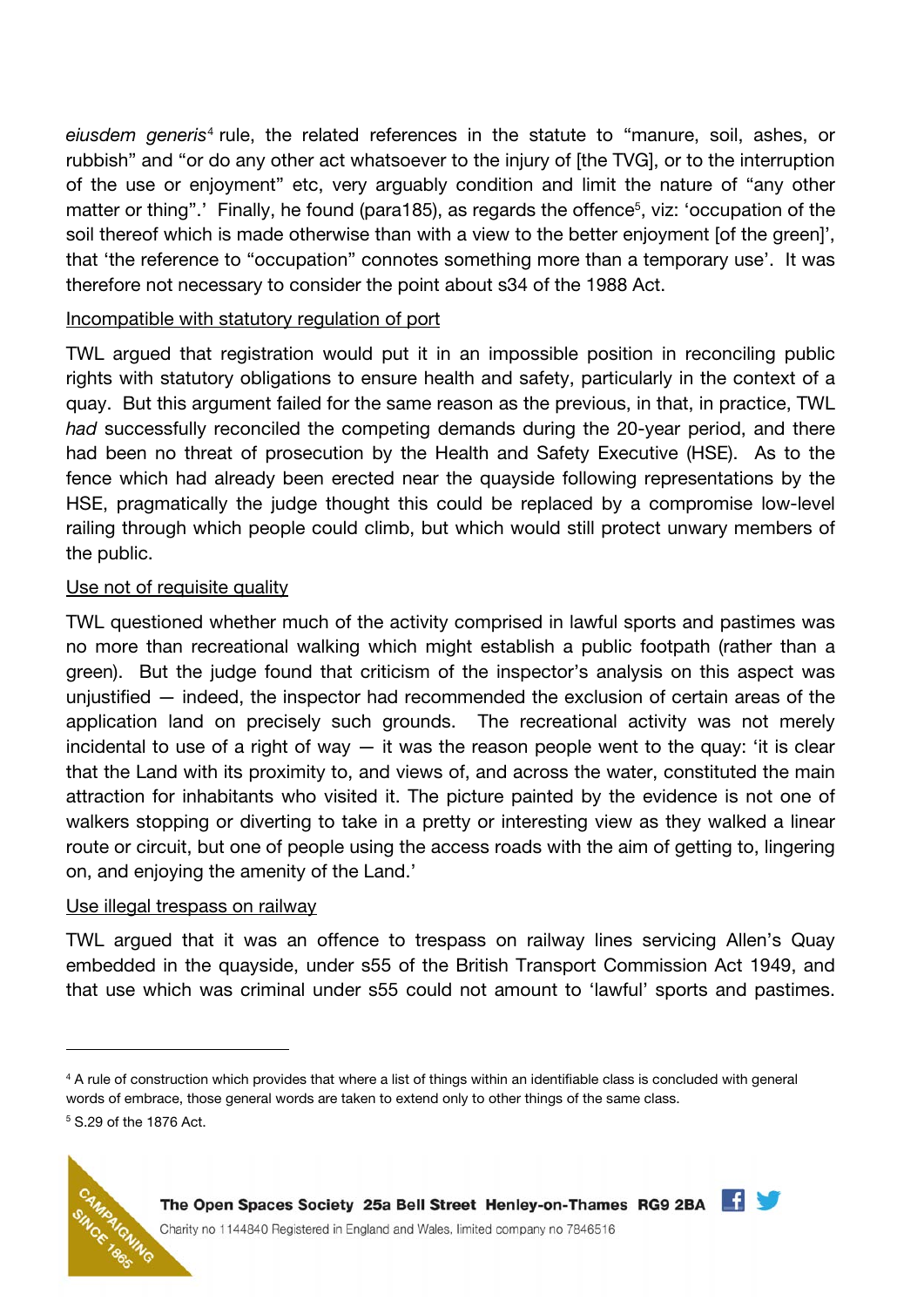The judge dismissed this argument, deciding that the line was no longer worked for the purposes of s55 and commenting further that:

it was not clear that the subsisting line was actually within the registered area;

the line had ceased to be used operationally before the 20-year period began<sup>6</sup> and was disconnected;

criminal trespass under s55 would not necessarily render use unlawful for the purposes of sports and pastimes;

s55 did not necessarily apply to the line; and

s55(3) provides that conviction is not to occur if specified notices are not displayed at the nearest station, but no evidence had been led as to the presence of such notices during the 20-year period.

## Comment

The judge's endorsement of the council's defence before the court of its decision to register the green (albeit without full argument) is welcome, given that many applicants would neither have the resources to enter a full defence of the registration with legal representation, nor the wish to expose themselves to costs if their defence failed. His suggestion that it would not be right for the council to do so if it recognised the decision was wrong begs the question how it would know it was wrong  $-$  is that not a question for the court to decide? But perhaps if members had determined an application in the teeth of the inspector's and officers' advice to the contrary, a challenge might call for a more disinterested role.

The decision that the use of Allen's Quay was 'as of right' notwithstanding confrontational signage turned on the positioning of the signs, and the judge's conclusion that it was targeted at persons passing the signs heading further down the quay. TWL had argued that there was nowhere to place the signs more visible to users, but the judge dismissed that claim, and suggested that it could have painted signs on the ground. The evidence of TWL's implied permission for the swan-feeding group's activities was seen as marginal, and may be useful precedent where a strong case of recreational use as of right is punctured by occasional instances of express or implied permission for more exotic activities.

Of more concern is the findings in relation to criminal liability under the Victorian statutes. The judge concludes that the port owner would not be criminally liable because its routine commercial activities did not interfere with recreational use during the 20-year period, and so would be no more likely to do so following registration. That may introduce a neat symmetry to the circumstances at Allen's Quay, but it appears to set the bar high elsewhere. It is not clear whether the judge considers that driving and parking heavy goods vehicles on

<sup>&</sup>lt;sup>6</sup> The relevant part of s.55(1) refers to lines 'worked' by British Rail, as it then was (it was common ground that the line was not owned by nor leased to British Rail, which were alternative possibilities encompassed by s.55(1)).